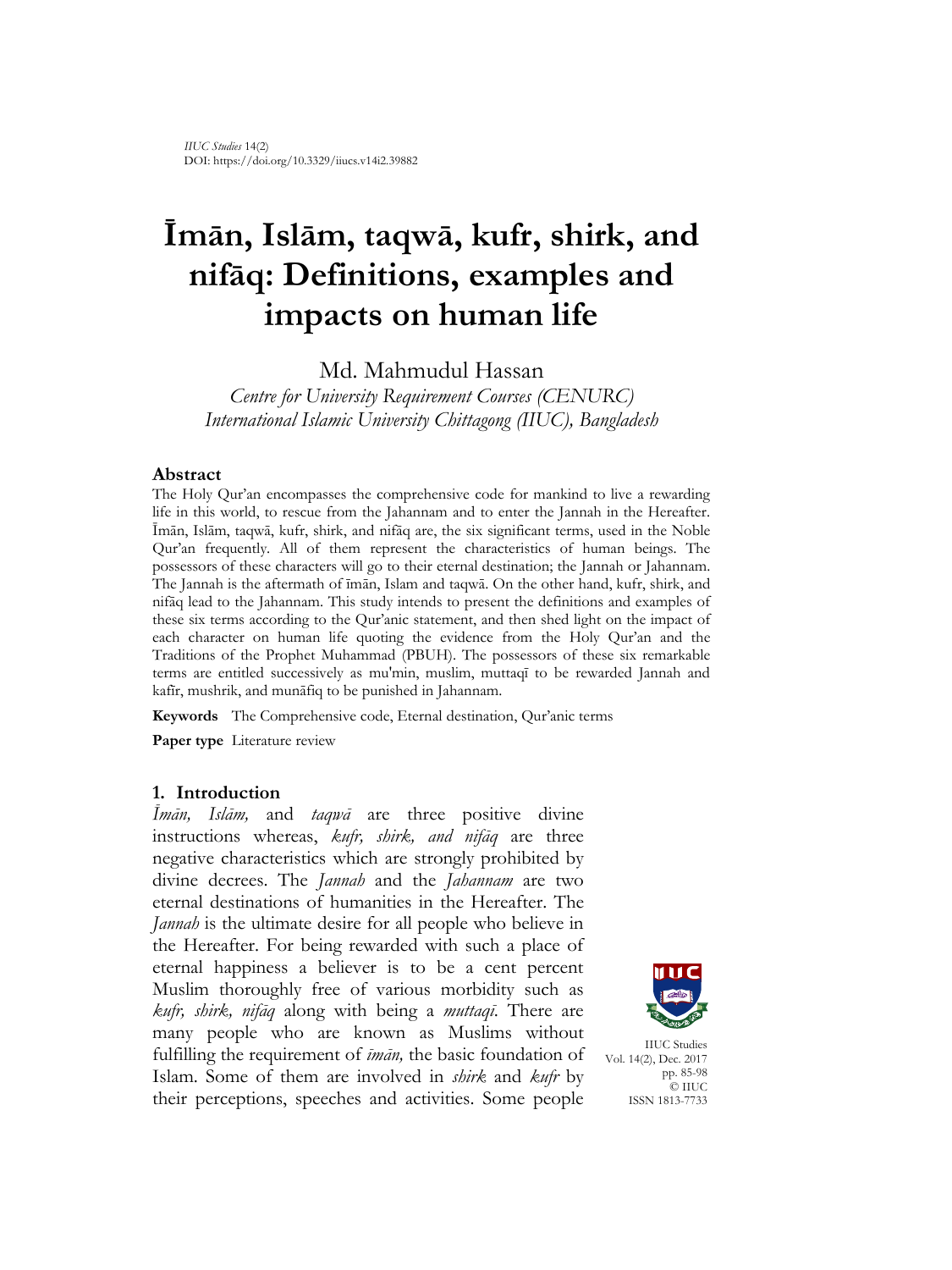express their internal *taqwā* through their external appearance. While some hiding *kufr* and shirk in their inner self, pretend to be Muslims, and still continue to nourish the dream of becoming one of the dwellers of the *Jannah.* The study analyzes the definition of *īmān, Islām, taqwā, kufr, shirk,* and *nifāq* along with their results in human life.

## **2. The definition of Īmān and its impact**

*Īmān* )اإليمان )is an Arabic word. It means to believe, trust and faith (Al-Ba"albakī, 1995). Terminologically, it refers to the acceptance of a thing, and to believe it whole heartedly (Al-Gajnawī, 1998). In Islamic view point, *īmān* denotes the belief in all the rules of Allah (SWT) which were revealed to the Prophet Muhammad (PBUH) (Al-Nasuwē, 1414 H.), and to accept them unconditionally by one's own will (Mawdudī, 1996). Therefore, he is a *mumin* who accepts all rules of Allah (SWT) willingly. Thus *īmān* requires three essential things below (Al-Nasafī, 2012):

- a. to believe,
- b. to acknowledge and
- c. to acknowledge by one's own will

A person, who misses one of above three, cannot be considered as a *mumin* (Al-Nasafi, 2012). If someone believes, for instance, but does not accept the laws of Allah (SWT) and the way of the Prophet (PBUH), he is not a *mu'min*. (Al-Fawzān, 2002). Or sometimes though he believes the rules of Allah (SWT) but does not acknowledge them by his own will or accepts by being forced, he too cannot be called a *mumin* (Al-Jazāirī, (2003). In terms of the holy Qur'an, there are two more important points regarding *īmān*. These are; no commands of Allah (SWT) can be opposed or objected, and no commands of Allah can be hated or disliked (Al-Fawzān, 2002). Therefore, *īmān*, is clearly related to all these above five points. And if any one of these characteristics is missing then neither can it be termed *īmān* nor the person concerned can be called a *mu'min*. For an example: *salāt* is an obligatory *'ibādah*. It requires the following five characteristics:

- a. To believe *salāt* as *farḍ.*
- b. To acknowledge *sālat* as *farḍ*
- c. To acknowledge *sālat* to be *farḍ* by one"s own will, not by compulsion.
- d. Not to oppose *salāt* to being *farḍ.*
- e. Not to contempt *salāt* to being *farḍ*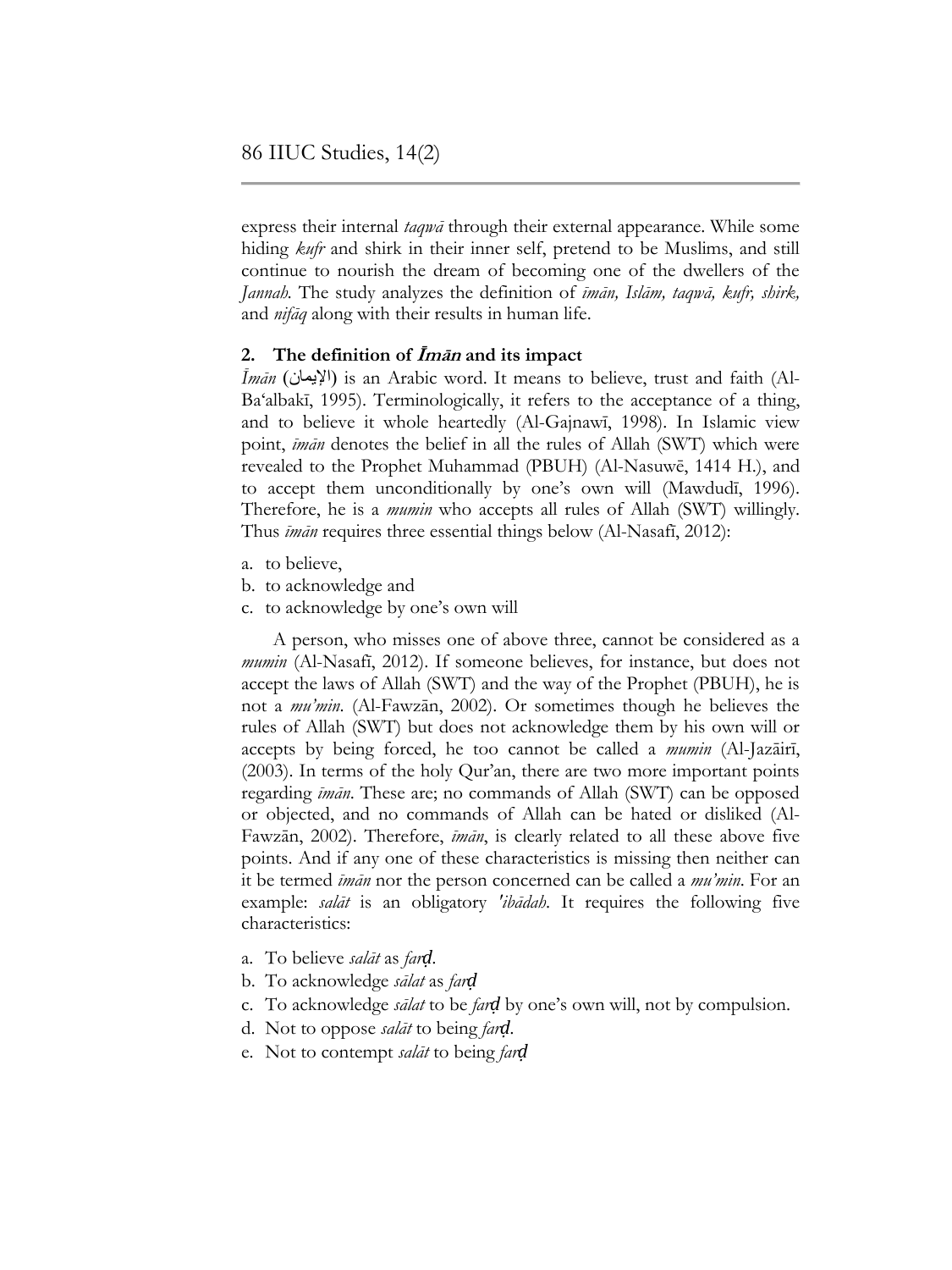Thus, if one accepts *salāt* in these ways then in case of *salāt* he is a *mumin*. Similarly, *īmān* should be understood by maintaining all these five points in every aspect such as in case of *saŵm*, hajj, and zakat, in speaking truth, not giving or taking bribe, in maintaining hijab, and in other issues. Therefore, here a point is very essential, that is, to be called as a *mu'min* in terms of the Holy Qur'an, he should confirm these five issues regarding all the rules of Allah (SWT) and the Traditions of the Muhammad (PBUH). According to the statement of the Noble Qur"an his destination is *Jannah* by the grace of Allah (SWT). As He said:

إِنَّ الَّذِينَ آمَنُوا وَعَمِلُوا الصَّالِحَاتِ كَانَتْ لَهُمْ جَنَّاتُ الْفِرْدَوْسِ نُزُلًا (107) خَالِدِينَ فِيهَا لَا يَبْغُونَ عَنْهَا حِوَلًا (108)

*"Verily, those who believe and do righteous deeds shall have the Gardens of Paradise for their entertainment, wherein they will dwell (forever); they will not desire any change therefrom"* (Al-Qur'an, 18:107-108)*.*

#### **3. The definition of Islam and its impact**

For easy understanding of the meaning of Islam we can imagine the following examples:

- a. *Īmān* is the foundation of a palace and Islam is the whole structure of that palace.
- b. *Īmān* is the soul, Islam is the body.
- c. *Īmān* is the root of a tree, Islam is the rest parts of the tree.
- d. *Īmān* is an engine of a car, Islam is the rest part of that car.

Thus, without *īmān*, a man cannot be called as a Muslim, and all his contributions towards Islam unfortunately can bring no benefit. In reality, to assume a tree without its root, a palace without a foundation, or a car without an engine is impossible. In the same way, any person, being involved in the activities of Islam without *īmān*, cannot be a Muslim and even will not be rewarded in the Hereafter. *Īmān*, therefore, is the strong and main part of Islam (Mawdudī, 1996).

Islam **)اإلسالم )**is an Arabic word. It means to surrender, to submit or to be obedient (A Bureau of Scholars, 1421H). In terms of the Holy Quran, Islam means to surrender oneself to Allah (SWT) for implementing all the commands and shunning all prohibitions of Allah (SWT) in the method of Muhammad (PBUH), and he is a Muslim who surrenders. Thus, we can say that to believe and to give acknowledgement to anything is called *īmān*, and to execute that believe is known as Islam.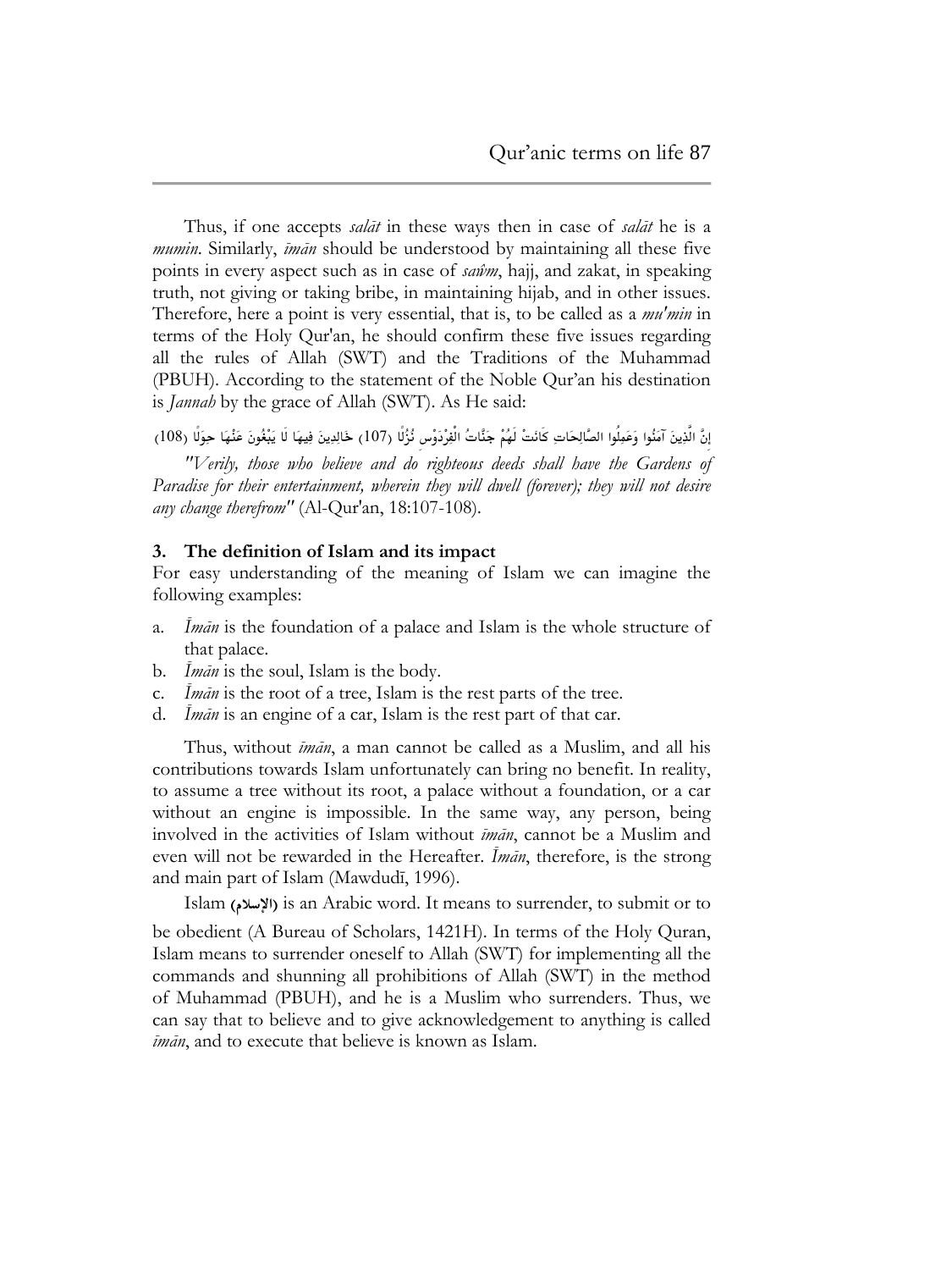- a. Just like, *salat* is a *farḍ* act; to believe it is *īmān*, and to perform *salāt* is Islam.
- b. *Sawm* is another a *fard* act; to believe it is *īmān*, and to observe fasting is Islam.
- c. To take bribe is haram; to believe this is *īmān*, and to reject bribe is Islam.
- d. To believe all rules of Allah (SWT) in every aspect of life is *īmān*, and to follow them practically is Islam.

Thus, a person is named as Muslim only according to his implementation of Allah's rules. Such as, if he performs his prayer then in respect of *salāt* he is a Muslim, but if in another matter he does not follow the rule of Islam, then here he is not a Muslim.

Allah (SWT) enjoined the *mumin* to be complete Muslims saying:

وَاّأَوُّفَاّالَّذِونَّآمَـُواّادِخُؾُواّفِيّالِّْؾْمِّكَافَّةًّوَلَاّتًََّيِعُواّخُطُوَاتِّالشَّقِطَانِّإِنَّهُّلَؽُمِّسَدُوّّّمُيِنيّْ)<80(

*"O believers! Enter perfectly in Islam, and do not follow the footsteps of Satan. Indeed, he is your open enemy"* (Al-Qur'an, 2: 208)*.* 

That means, the commands and prohibitions of Allah (SWT) should be obeyed by a *mu'min* in all spheres of life; personal life, family life, social life, national and international life. And obeying them is to have a complete entrance into Islam (Al Razi, 2000). And those who will obey all these commands and prohibitions completely will be an absolute Muslim. Allah (SWT) enjoined to strive till death to be a complete Muslim saying:

يَا أَيُّهَا الَّذِينَ آمَنُوا اتَّقُوا اللَّهَ حَقَّ تُقَاتِهِ وَلَا تَمُوتُنَّ إِلَّا وَأَنْتُمْ مُسْلِمُونَ (102)

*"O believers! Fear Allah as He should be feared and do not die except being complete Muslims"* (Al- Qur'an, 3:102)*.*

Allah (SWT) ordered all believers to fear Him and to follow each of His commands and prohibitions. And in this regard the diligent attempt of a *mumin* will continue till his last breath. And if a person has faith in all the rules conferred by Allah (SWT) and shown by Muhammad (PBUH), and willingly accepts them without disbelieving, hating, rejecting or opposing any of the law, he is a *mumin*. After this, he will be that percent of Muslim according to his percentage of implementing those rules. If he commits any great sin before his death, such as, consuming alcohol, to take bribe, to do injustice, in short, to do those deeds which Allah (SWT) has prohibited and that he con not repent then for these types of sin he will be punished first. As a result, his destination will be in the hell but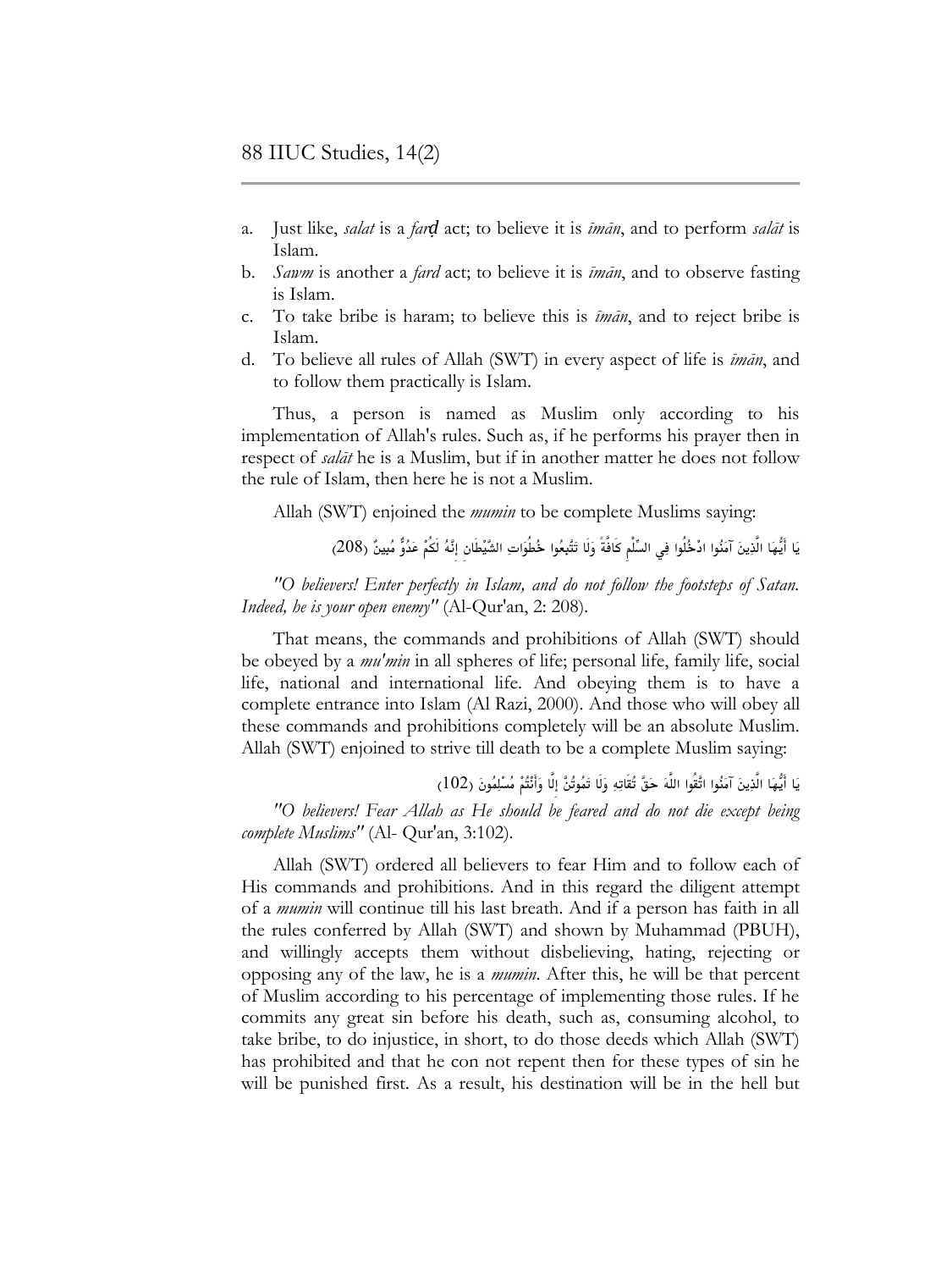later on, by the will of the Merciful Allah (SWT) his final abode will be in the heaven (A Bureau of Scholars, 1421H).

#### **4. The definition of taqwā and its impact**

"*Taqwā'* (التقوى (is an Arabic word, which means fear of Allah; piety, righteousness and religiousness. In terms of the Qur"an, *taqwā* means following all the commands of Allah and abstaining oneself from His prohibitions. And the one who fears Allah is called righteous, *muttaqī* who guards himself against all kinds of sins and harmful things ('Omar, 2010).

There are three stages of taqwā and muttaqī (Al- Baidawi, 1998), they are:

Firstly: fearing Allah (SWT) by following all *al-sunnat-al-muakkadah* rules after practicing all the mandatory and *wajib* deeds in Islam. And to refrain oneself from all sorts of prohibited (haram) and *al-makruh al-tahrimi* activities.

Secondly: fearing Allah (SWT), by practicing all types of *al-sunnat almuakkadah* after practicing all the mandatory and *wajib* issues in Islam. And then to refrain oneself from all sorts of prohibited (haram) and *almakruh- al-tahrimī* and to save oneself from *al-makruh al-tanjihī.* At this stage, the righteous becomes closer towards Allah (SWT).

Thirdly: according to the desire of Allah (SWT), all his deeds, thoughts, actions are done and will be rewarded for it. At this level, a righteous is accepted as Allah (SWT)"s close friend. Allah (SWT) said about such friend:

أَلَاّإِنَّّأَوِلِقَاءَّالؾَّهِّلَاّخَوِفّْسَؾَقِفِمِّوَلَاّهُمِّوََِزَنُونَّ)8>(ّالَّذِونَّآمَـُواّوَكَانُواّوًََّؼُونَّ)9>(ّلَفُمُّالْيُشِرَىّفِيّالََْقَاةِّ الدُّنِقَاّوَفِيّالْكخِرَةِّلَاّتَيِدِولَّلِؽَؾِؿَاتِّالؾَّهِّذَلِكَّهُوَّالْػَوِزُّالْعَظِقمُّ):>(

*"Behold! Verily the friends of Allah shall certainly have no fear, nor shall they grieve. Those who believed and used to fear Allah much. For them are glad tidings in the present world and in the Hereafter There is no changing in the words of Allah. This is indeed the supreme success"* (Al-Qur'an, 10: 62-64)*.* 

At this stage, Allah (SWT) blesses the righteous with whatever they pray for. And with the enemies of the righteous Allah (SWT) is enraged (Al-Humaydī, 2002). Without following the mandatory and wājib and without avoiding the prohibited things and al-makruh al-taharimī, calling oneself a close friend of Allah (SWT) is hypocrisy. Moreover, taqwā is not in attire or in name and fame. It is absolutely against taqwā to expect praise, respect, name and fame from people for doing good deeds ('Ibn Bāz, 1413H). Rather taqwā is related to one's intention and mind. Allah (SWT) said: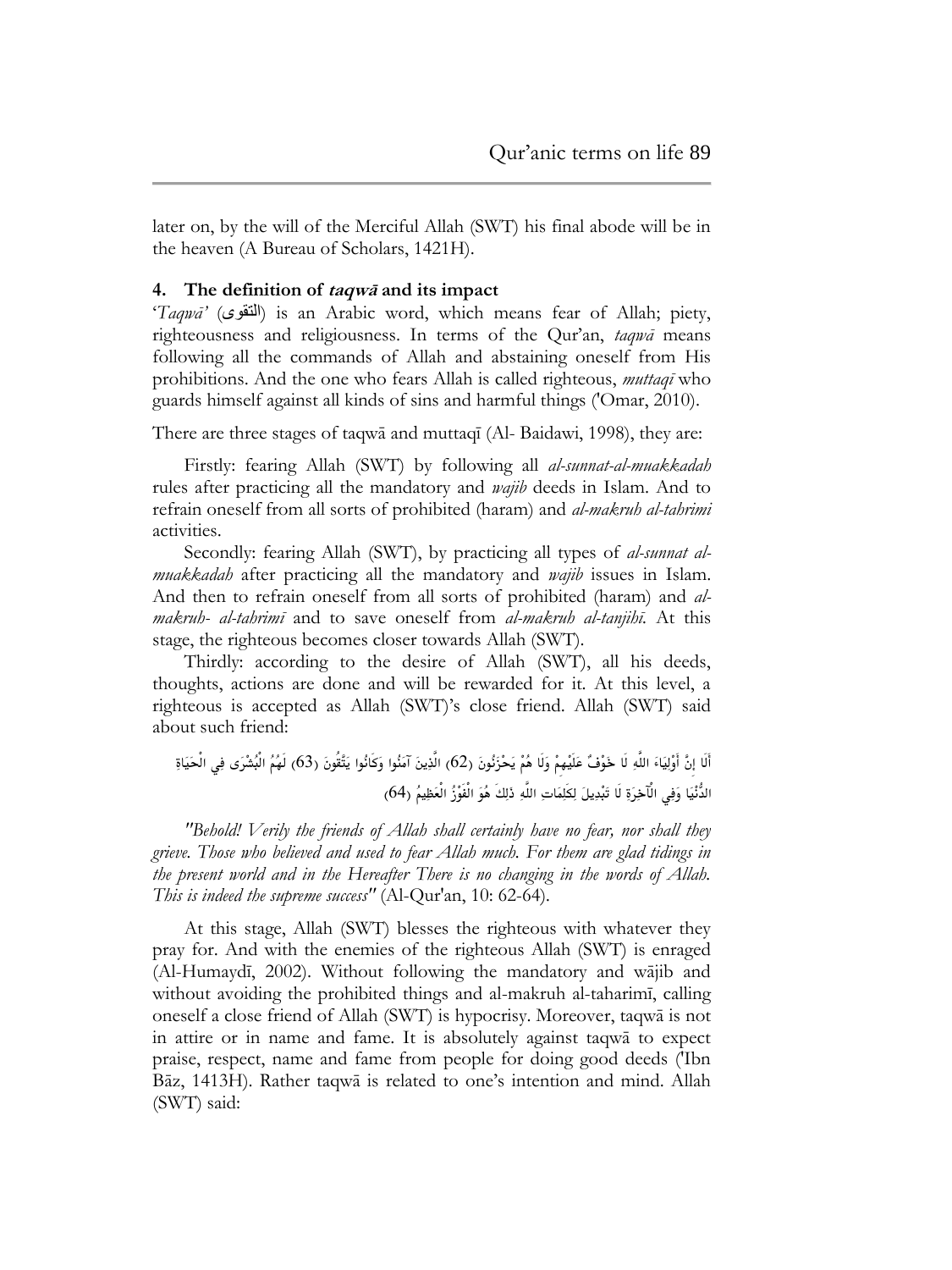.<br>لَنْ يَنَالَ اللَّهَ لُحُومُهَا وَلَا دِمَاؤُهَا وَلَكِنْ يَنَالُهُ التَّقْوَى مِنْكُمْ كَذَلِكَ سَخَّرَهَا لَكُمْ لِتُكَبِّرُوا اللَّهَ عَلَى مَا هَدَاكُمْ وَبَشِّرِ الْمُحْسِنِينَ

*"It is neither their meat nor their blood that reaches Allah, but it is piety from you that reaches Him..."* (Al-Qur'an, 22:37)*.*

According to the statement of the Prophet (PBUH) *taqwā* is related with one's mind (Al-Basti, 1993). It means that *taqwa* is to have fear of Allah (SWT) while thinking, doing or not doing any work. In some Muslim territories, people generally think that to have beard and turban for man, wearing hijab for women, etc. are signs of *taqwā*. In fact all these attires cannot be considered the basic signs of *taqwā* though these activates are considered a part of *shari'ah* and by following them one may be rewarded. If a man keeps beard, wears Jubbah, turban and a woman wears hijab, but disbelieves, rejects, hates, or opposes any one of the laws of *shari'ah,* he and she, instead of being righteous, could be rather called a disbeliever and could not be counted as a *mumin* even. Allah (SWT) has enjoined the believers to become the truly obedient servant of Allah by reaching to top most level of *taqwā* saying:

يَا أَيُّهَا الَّذِينَ آمَنُوا اتَّقُوا اللَّهَ حَقَّ تُقَاتِهِ وَلَا تَمُوتُنَّ إِلَّا وَأَنْتُمْ مُسْلِمُونَ (102) *"O ye who believe! Fear Allah as He should be feared..."* (Al-Qur'an, 3:102)*.* 

A *muttaqī* will be rewarded the *al-Jannah* as Allah (SWT) said:

وَسَارِعُوا إِلَى مَغْفِرَةٍ مِنْ رَبِّكُمْ وَجَنَّةٍ عَرْضُهَا السَّمَاوَاتُ وَالْأَرْضُ أُعِدَّتْ لِلْمُتَّقِينَ (133)

*"... And for Paradise as wide as the heavens and the earth, prepared for al-Muttaqūn"* (Al- Qur'an, 3:133)*.*

#### **5. The definition of kufr and its impact**

*Kufr* (الكغر) is a destructive morbidity that harms ones *imān*. It is an Arabic term which means to cover, hide, and disbelieve (Al-Ba"albaki, 1995). According to the Holy Qur'an, *kufr* means to disagree, to reject or not to give declaration to any one of the commands and prohibitions bestowed by Allah (SWT) and shown by Muhammad (PBUH). It is completely opposite of *imān*. The following characteristics ensure *kufr* (Al-Gajnawī. 1998).

- a. To prove a rule of Allah (SWT) as false or to disbelieve it
- b. Not to accept willingly and wholeheartedly any a rule of Allah (SWT)
- c. To oppose a rule of Islam
- d. To dislike or hate a rule of Allah (SWT)
- e. To doubt a rule of Islam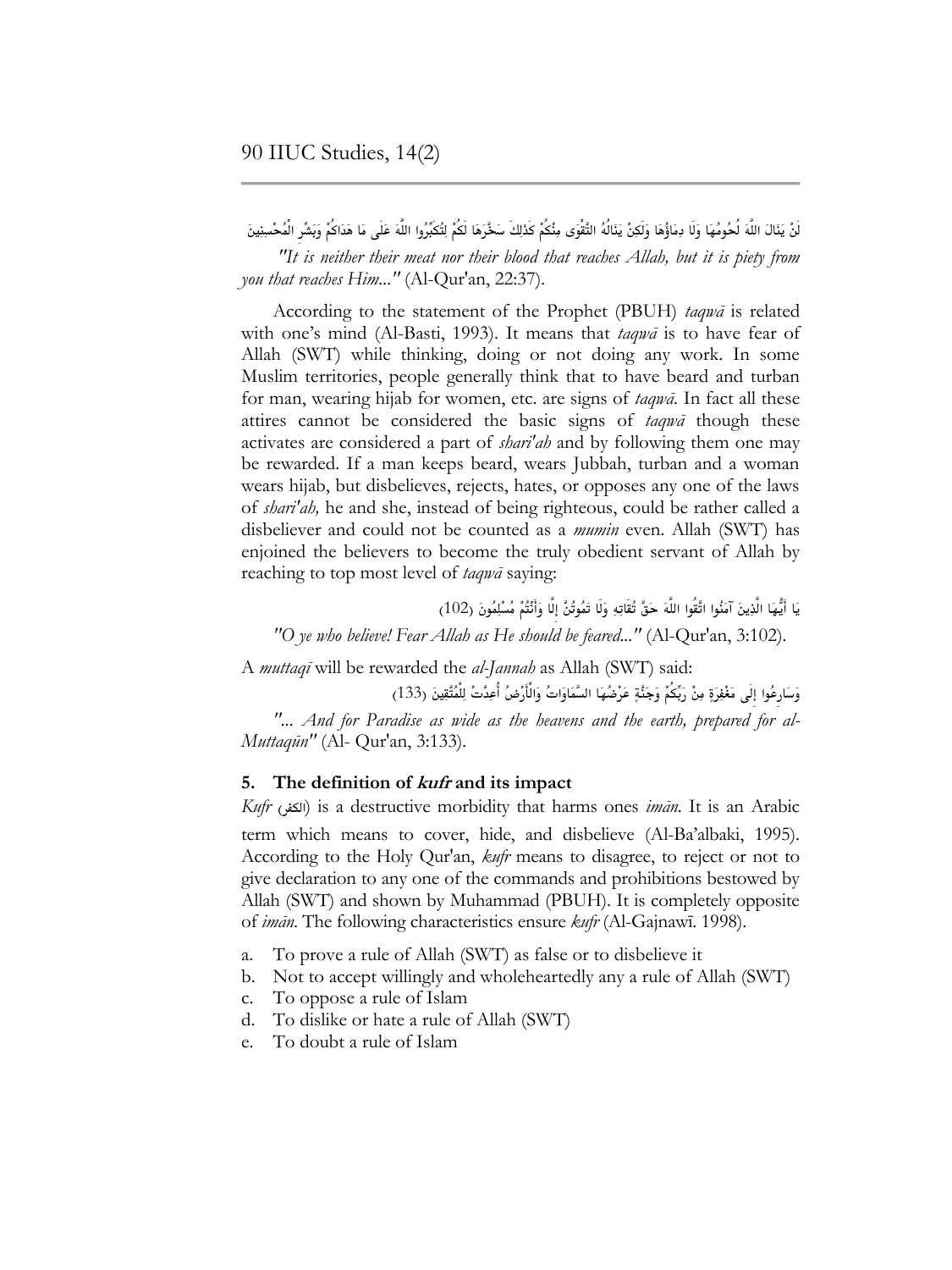If anyone of the above mentioned things is done, it will be *kufr*. And he is a *kāfir* who is involved in any one of these things. These two terms, *kufr* and *Kāfir* are used with different meanings in the holy Qur'an.

Firstly, in the Holy Qur'an these two terms *kāfir* and *kufr* have been used many times in the meaning of rejecting any of the rules of Allah (SWT) shown by Muhammad (PBUH). And rejecting only one of them is similar to reject all other orders of Allah (SWT). There are many verses in this connection: As Allah (SWT) said:

وَمَنْ أَظْلَمُ مِمَّن افْتَرَى عَلَى اللَّهِ كَذِبًا أَوْ كَذَّبَ بِالْحَقِّ لَمَّا جَاءَهُ أَلَيْسَ فِي جَهَنَّمَ مَثْوًى لِلْكَافِرِينَ (68) *"And who does more wrong than he who invents a lie against Allah, or denies the truth when it comes to him? Is there not a dwelling in Hell for disbelievers?"* (Al-Qur'an, 29:68)*.* 

One who knowingly rejects or tries to prove any one of the rules of Allah (SWT) false is *kafir*. Secondly, in the Holy Qur'an, the words *kufr*  and *kāfir* were used when any single rule of Allah (SWT) is believed but not acknowledged. And if one believes and acknowledges all the orders except one which he denies, it is as similar to deny all the orders (Al-Hakmi, 1990). There were many disbelievers such as Abu *Jahl* who believed Muhammad (PBUH) and also believed that all the rules revealed were true and from Allah (SWT). But they did not acknowledge Muhammad (PBUH) and Islam only because of their greed for worldly pleasure and power to dominate. As Allah (SWT) said:

الَّذِينَ آتَيْنَاهُمُ الْكِتَابَ يَعْرِفُونَهُ كَمَا يَعْرِفُونَ أَبْنَاءَهُمْ وَإِنَّ فَرِيقًا مِنْهُمْ لَيَكْتُمُونَ الْحَقَّ وَهُمْ يَعْلَمُونَ (146)

*"Those to whom We have given the Book recognize it even as they recognize their sons, but surely some of them conceal the truth knowingly"* (Al-Qur'an, 2:146)*.* 

Thirdly, in the Holy Quran, the word "*kufr*" is used in the case of hating or opposing a rule of Allah (SWT). Similarly, it is same to oppose all the rules inscribed in the Quran just by hating or opposing any one of the rules out of pride though accepting all the other rules. For instance, the Satan, *Iblis* opposed to Allah (SWT) in prostrating Adam (A) by abhorring the decree (Al-Tabari, 2000). There are ample verses of the Holy Qur'an regarding this issue as Allah (SWT) said:

وَإِذِّقُؾْـَاّلِؾْؿَؾَائِؽَةِّادٍُِدُواّلِكدَمَّفٍَََِدُواّإِلَّاّإِبِؾِقسَّأَبَىّوَادًَِؽْيَرَّوَكَانَّمِنَّالْؽَافِرِونَّ)9:(

*"And remember the time when We said to the angels: 'Prostrate yourselves before Adam', and they prostrated except Iblis (Satan), he refused and was proud and was one of the disbelievers"* (Al-Qur'an, 2:34).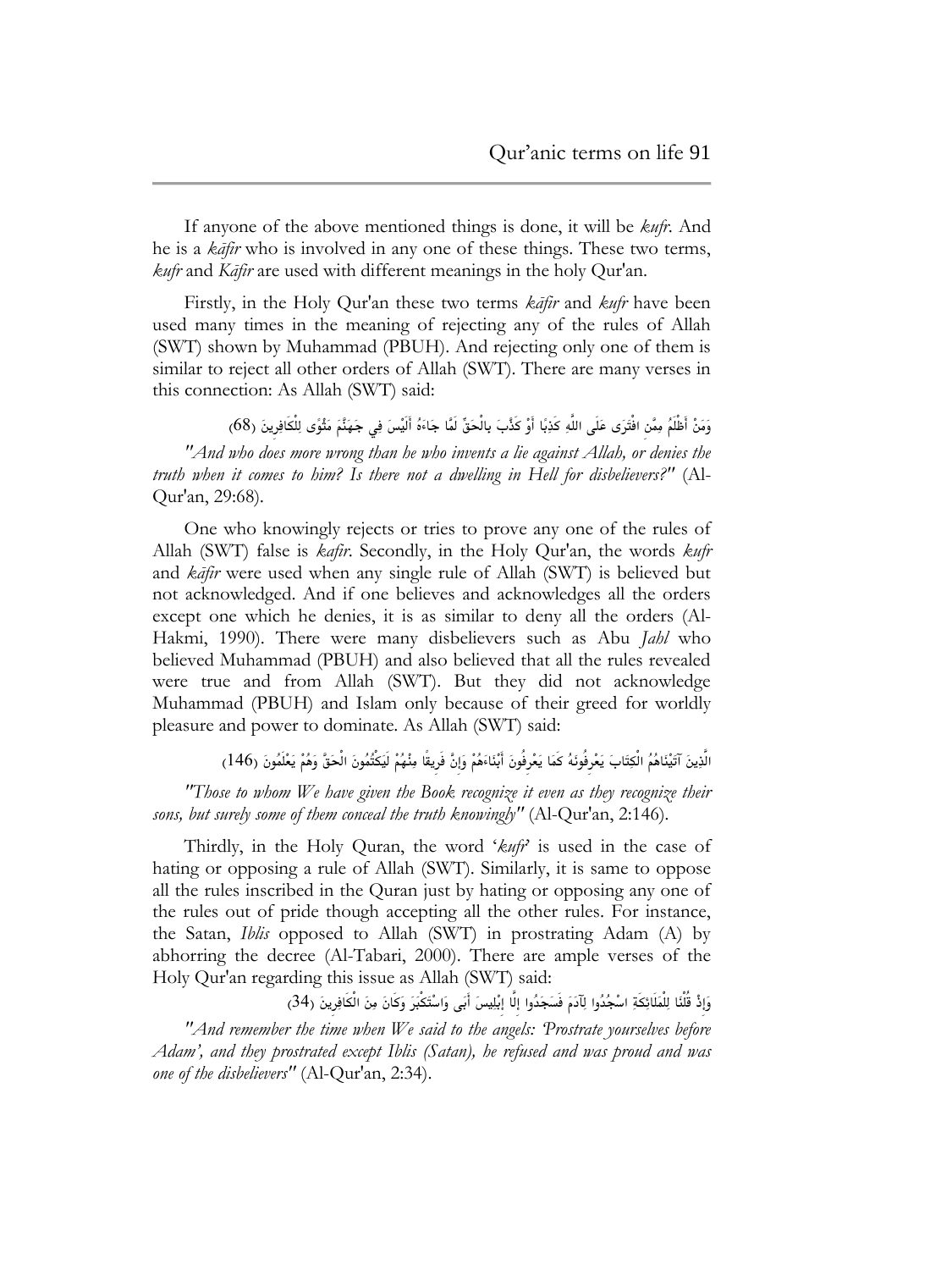Satan committed only one sin and he proudly denied only one order of Allah (SWT). He tried to give explanation for his disobeying the order of Allah (SWT) and thus became a *kāfir* (an infidel). Regarding this Allah (SWT) said:

ّّقَالَّوَاّإِبِؾِقسُّمَاّمَـَعَكَّأَنِّتٍَُِِدَّلِؿَاّخَؾَؼْتُّبِقَدَيَّّأَدًَِؽْيَرِتَّأَمِّكُـِتَّمِنَّالْعَالِنيَّ);=(ّقَالَّأَنَاّخَقِرّْمِـِهُّخَؾَؼًَْـِيّ  $\sim$ رَنْ نَارٍ وَخَلَقْتَهُ مِنْ طِينٍ (76)

*"O Iblis, what prevents you from prostrating yourself to one whom I have created*  with Both My Hands. Are you too proud (to fall prostrate to Adam) or are you one of *the high exalted?"* (Al-Qur'an, 38:75-76)*.*

The effect of *kufr* is very bad and the punishment of a *kāfir* is grievous. A remarkable verse from numerous verses regarding the aftermath of *kufr* and the punishment of a *kāfir* is as follows:

وَالَّذِينَ كَفَرُوا وَكَذَّبُوا بِآيَاتِنَا أُولَئِكَ أَصْحَابُ النَّارِ هُمْ فِيهَا خَالِدُونَ (39) *"But those who disbelieve and believe Our ayats, such are the dwellers of the Fire; they shall abide therein forever"* (Al-Qur'an, 2:39).

## **6. The definition of shirk and its impact**

*Shirk* )الشرك) , a dangerous virus which appears as an obstacle in the successful way of *īmān* and Islam. It is an Arabic word which means polytheism (Al-Ba"albaki, 1995). As a term of Qur'an, *shirk* means to associate anything else with Allah (SWT) or with His Attributes. And the one who ascribes with Allah (SWT) is a *mushrik* (a polytheist) (Salmān, 2002).

*Shirk* is of two types; *al–shirk al-akbar* and *al-shirk al-asgar* (Al-Fawzān, 2002). *Al–shirk al-akbar* is such a dangerous malady that excludes *mushriks*  from the *mumins* (Al-Fawjan, 2002). These *mushriks* if do not return back to *īmān*, and Islam by seeking repentance from Allah (SWT), their eternal abode in the Hereafter will be in *Jahannam*. Some examples of such type of *shirk* are:

- a. To worship any person or anything besides Allah (SWT).
- b. To sacrifice or to make any vow in the name of any person or living thing besides Allah (SWT).
- c. To believe that besides Allah (SWT) any person also can help or harm.
- d. To believe that besides Allah (SWT) other things can also fulfill any wish.
- e. To believe that besides the law of Allah (SWT) some other laws can also be followed in every aspect of life.
- f. To believe that someone else besides Allah (SWT) can give life and death.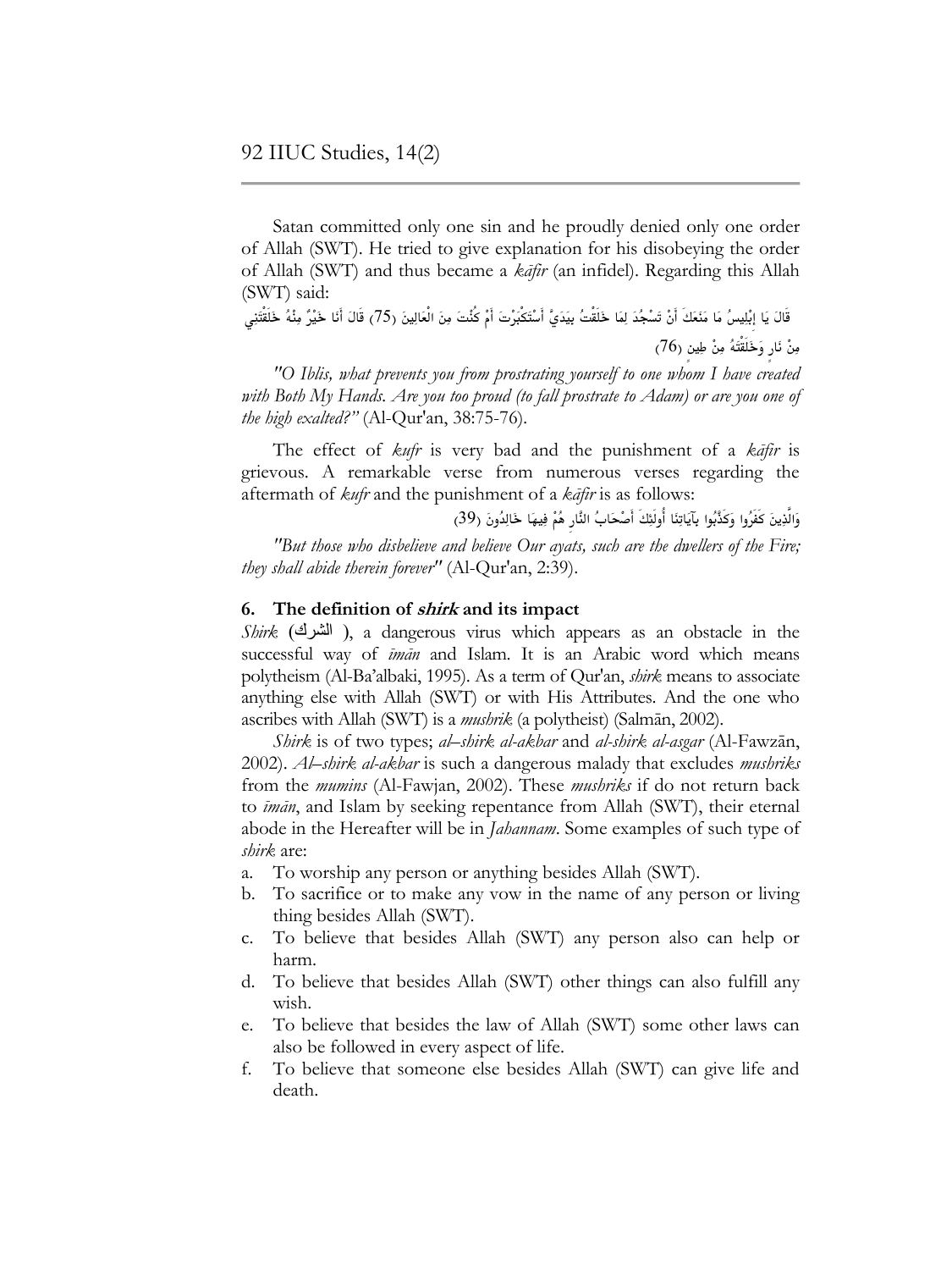- g. To believe that someone else besides Allah (SWT) can provide livelihood.
- h. To believe that someone else besides Allah (SWT) can give son or daughter.
- i. To believe that someone else besides Allah (SWT) knows about the future.
- j. To believe that someone else besides Allah (SWT) can change ones fate and so on.

All the above thoughts, words and actions are included in this type of *shirk* which destroys one's *imān*, along with all his good deeds. Regarding this type of thoughts and actions Allah (SWT) said:

.<br>وَيَعْبُدُونَ مِنْ دُون اللَّهِ مَا لَا يَضُرُّهُمْ وَلَا يَنْفَعُهُمْ وَيَقُولُونَ هَؤُلَاءِ شُفَعَاؤُنَا عِنْدَ اللَّهِ قُلْ أَتُنَبِّئُونَ اللَّهَ بِمَا لَا يَعْلَمُ فِي السَّمَاوَاتِ وَلَا فِي الْأَرْضِ سُبْحَانَهُ وَتَعَالَى عَمَّا يُشْرِكُونَ (18)

"And they worship, instead of Allah, that which neither harms them nor profits them; and they say, "These are our intercessors with Allah." Say, "Do you inform Allah of that which He knows not in the heavens or in the earth?" He is immaculate and exalted over whatever they associate with Him" (Al- Qur'an, 10:18).

The Lord is the one who is creator of everything, who rules over everything, who is able to fulfill every wish, who is a rescuer of every trouble, who is the provider of life and death, etc. And all these things are not under the control of any creature, such as men, jinn, angels, tree, fire, water or animals. Allah (SWT) is the Creator of every creature, the Owner of everything and the Sustainer of everyone. (Salmān 2002).There are many verses of the Holy Qur'an which were revealed narrating this issue. As Allah (SWT) said:

وَاتَّخَذُوا مِنْ دُونِهِ آلِهَةً لَا يَخْلُقُونَ شَيْئًا وَهُمْ يُخْلَقُونَ وَلَا يَمْلِكُونَ لِأَنْفُسِهِمْ ضَرًّا وَلَا نَفْعًا وَلَا يَمْلِكُونَ مَوْتًا وَلَا حَيَاةً وَلَا  $(3)$ نُشُورًا $(3)$ 

*"Yet they have taken besides Him other gods, who create nothing but are themselves created, and who have no power to harm or benefit themselves and they control not death nor life nor resurrection"* (Al-Quran, 25:3)*.*

Things such as idols, tree-plants, graves, shrines, angels, prophets, and a pious person all are included under these features. They have no power to create anything and one but Allah (SWT) is the only Creator of everything. Therefore, it is shirk to invoke these things in any need instead of Allah (SWT) (Al-Fawzān, 2002). There are ample *ayats* in the Qur"an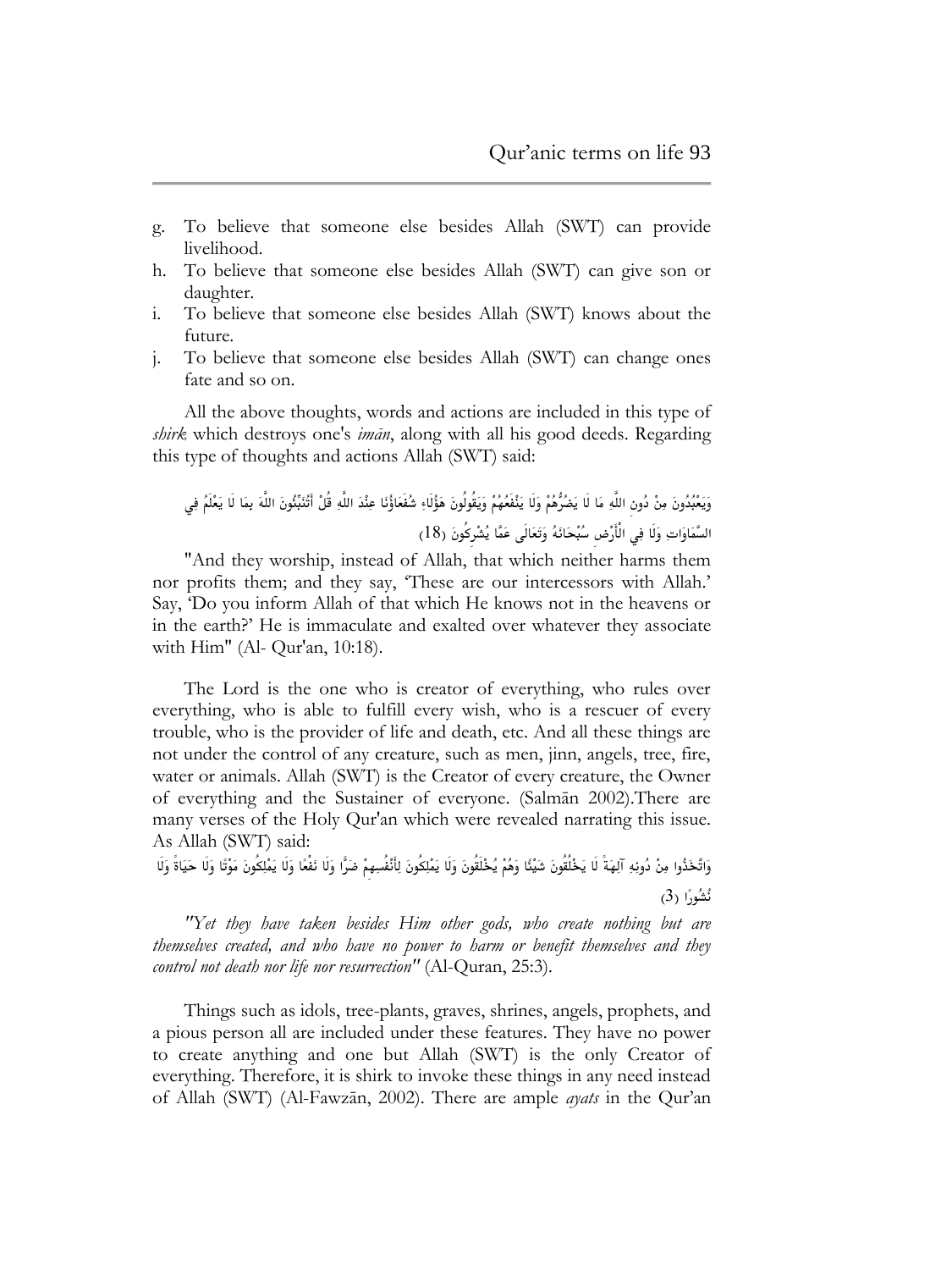that have proclaimed the association of Allah (SWT) with other things as irrational, false and injustice (Al-Fawzān, 2002). This type of malady destroys the *imān*, and in this stage, after committing such sin, if any one dies without repenting, his eternal abode will be in the Hell- *Jahannam*.

*Al- shirk al-asgar* does not destroy the *īmān* of a Muslim directly but slowly it reduces one"s faith in the Oneness of Allah (SWT). And this will turn into a great shirk if they are let continue for a long time. As a result, it will destroy the good deeds of a *mumān* (Al-Fawzān, 2002). These are again of two types: disclosed that can be seen and undisclosed that cannot be seen. The disclosed sins are while speaking or doing anything and in case of intention it is concealed sin. Shirk in case of speaking is like:

- a. "I could not have saved if Allah and you have not helped".
- b. "The doctor had cured my disease".
- c. "First on Allah then on you I trust for saving my son" etc.

All these types of remarks are accounted as minor *shirk* which could lead any person to commit major sin. The second type of *al-shirk al-asgar* is concealed or secret *shirk*. This type of *shirk* is related with one"s wish and intention. That is, to do things which could satisfy Allah (SWT) but are done with the desire to be praised by other persons such as:

- a. By giving charity people will call generous man.
- b. People will address as al-hajj if the hajj is performed.
- c. By wearing jubbah, turban and keeping beard, people will know as pious so on.

But if all these are done with the intention only to satisfy Allah (SWT) without anticipating any praise from any person, it won"t be *shirk* and does not matter if people praise him or not. Every action should be done only to satisfy Allah (SWT).

### **7. The definition of nifāq and its impact**

*Nifāq* (النفاق) is an Arabic word which means hypocrisy, duplicity, to hide and double dealing (Al-Ba'albaki, 1995). Terminologically, it means to express exactly the opposite to what is in his mind (Al-Fawzān, 2002). For example, if a person dislikes another one, but expresses that he loves him. In terms of the Holy Qur'an, it refers to show off that one believes, accepts, likes and agrees with any of the rules of Islam but actually he disbelieves, hates, rejects and opposes that rule entirely or partially (Ibn Hajam, 1996). And the person with such type of characteristic is termed as *munafiq* (a hypocrite) in the Holy Qur'an. For instance, following rules of hijab is mandatory and the characteristic of a hypocrite is in this issue: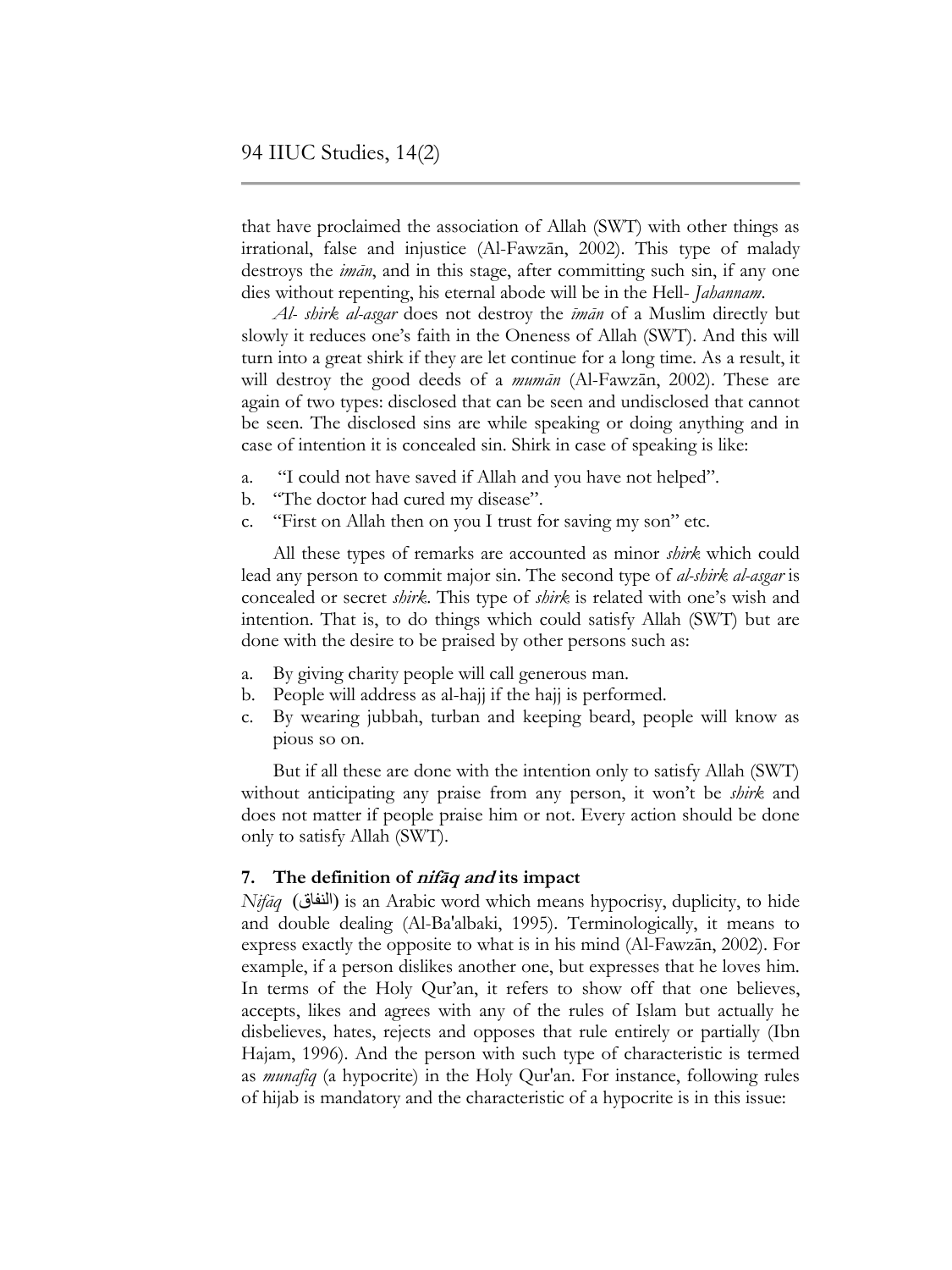- a. He internally disbelieves hijab to be mandatory but externally expresses that he believes it to be so.
- b. He does not accept hijab to be mandatory though he believes in it. But externally he expresses to acknowledge it to be mandatory.
- c. Inwardly he dislikes hijab but does not convey it.
- d. He opposes hijab whenever he gets any chance and internally but externally he always is in the support of hijab.

Therefore, if any of these above four characteristics are found in a man at the time of following the law of Allah (SWT) in all his activates, he is tagged as hypocrite (Al-Iyjī, 1997; Al-Fawzān, 2002). Allah (SWT) revealed 13 *ayats* (8<sup>th</sup>-20<sup>th</sup>) of *surah al-Baqarah* describing the characteristics of such hypocrites. A disbeliever expresses "*kufr*" directly whereas hypocrite conceals it and pretends Islam (Al-Lālkāē, 1402H).

There is another type of hypocrites such as those who are with *imān*. They have no weakness regarding belief in the law of Allah (SWT). They believe in all the rules and accept them without hating or opposing but take the help of some tricks when it comes to put into practice. Some of the characteristics of such type of hypocrites are as follows:

- a. They speak lie
- b. They break the promise
- c. They betray *amānat*
- d. They do not perform their *salāt* in congregation especially in the *Fajr salāt* etc

A true *mu'min* always attempts to keep himself away from such awful characteristics of a hypocrite. If a person pretend to believe, accept, like the rules of Allah (SWT) which is shown by Muhammad (PBUH), but internally he disbelieves, rejects, or hates any one of the law then he is a hypocrite without *imān* . If death comes at this stage then surely his final abode will be in the hell. As Allah (SWT) said:

إِنَّ الْمُنَافِقِينَ فِي الدَّرْكِ الْأَسْفَل مِنَ النَّارِ وَلَنْ تَجِدَ لَهُمْ نَصِيرًا *"Verily, the hypocrites will be in the lowest depth (grade) of the Fire; no helper you will find for them"* (Al-Qur'an, 4:145)*.*

# **8. Conclusion**

Finally, the study has investigated the following points;

 Allah (SWT) sent mankind to this world as His representatives for a short period of time. The purpose of the creation of mankind is that man will believe in each and every command and prohibition of Allah (SWT) and accordingly, will follow them in every aspect of life.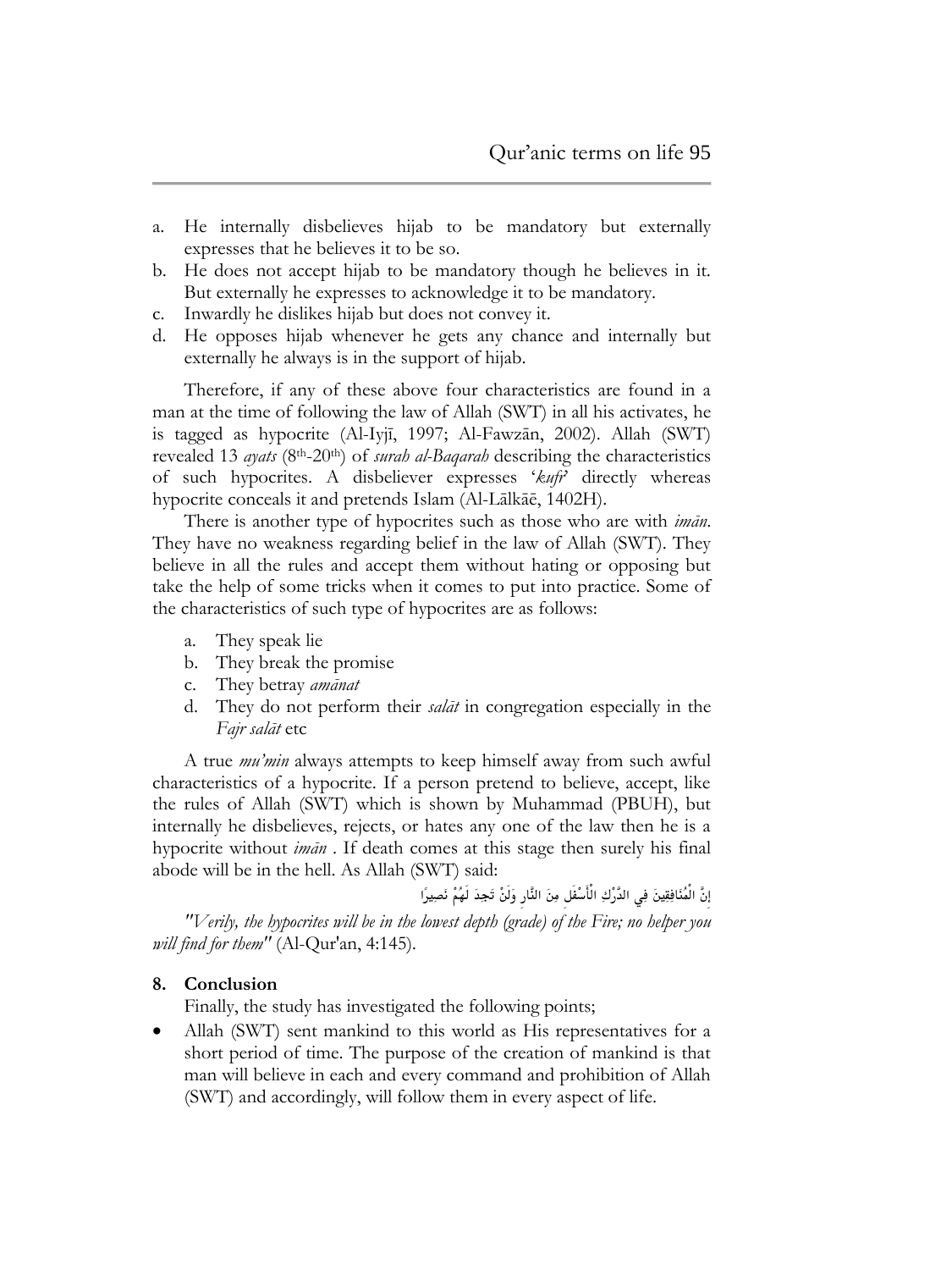- Allah (SWT) bestowed men their freedom to accept or else to reject the rules of Allah (SWT).
- *Imān, Islām, taqwā, kufr, shirk,* and *nifāq* are remarkable terms used in the Holy Qur'an. And the possessors of them are entitled successively as *mu'min, muslim, muttaqī, kafīr, mushrik,* and *munāfiq,*
- *Mu'min, muslim, muttaqī,* will be rewarded *Jannah* an eternal abode, by Allah (SWT) and *kafir, mushrik,* and *munafiq,* will be compelled to be punished in *Jahannam*.
- Allah (SWT) revealed ample of *ayats* encouraging His servants to be rewarded, and warning them of punishment.
- Above all, one should keep in one's mind that, it is to the intent of Allah (SWT) to decide *Jannah* or *Jahannam* for His servants.

# **Notes**

- 1. Al-Jannah: Garden that is a common Qur'anic name for Paradise (firdaws), the place of reward for the deceased Muslim (Gordon, 2002).
- 2. Al-Makrūh al-Tahrīmī: The matter which is nearly unlawful (Al-Khudrawī, 2004).
- 3. Al-Makrūh al-Tanjīhī: The act which approaches the lawful (Al-Khudrawī, 2004).
- 4. Al-Sunnat al-Muakkadah: Emphasized sunnah. A practice of the Prophet (PBUH) that was emphasized by him through his meticulous observance of doing it (Saleh, 2011).
- 5. Farḍ: Religious duty. It has two types; farḍ 'ayn that is incumbent on each individual such as saying daily prayer, observing saŵm etc., and farḍ kifāyah that is incumbent on the community like performing funeral prayer (Gordon, 2002).
- 6. Hajj: The pilgrimage rite to Mecca, one of the essential pillars of Islam required of Muslims once in their lifetime, who are able to perform (Martin, 2004).
- 7. Halal: Permissible which is used for lawful things and activities (Campo, 2009).
- 8. Haram: Forbidden act in Islamic law, such as the consumption of pork and alcohol are haram (Martin, 2004).
- 9. Ibadah: Devotional acts of worship (Martin, 2004).
- 10. Jahannam: It is mentioned frequently in the Qur'an, and is used either for Hell generally or for one of the seven ranks of Hell. It is a synonym of an-Nār, the fire (Gordon, 2002).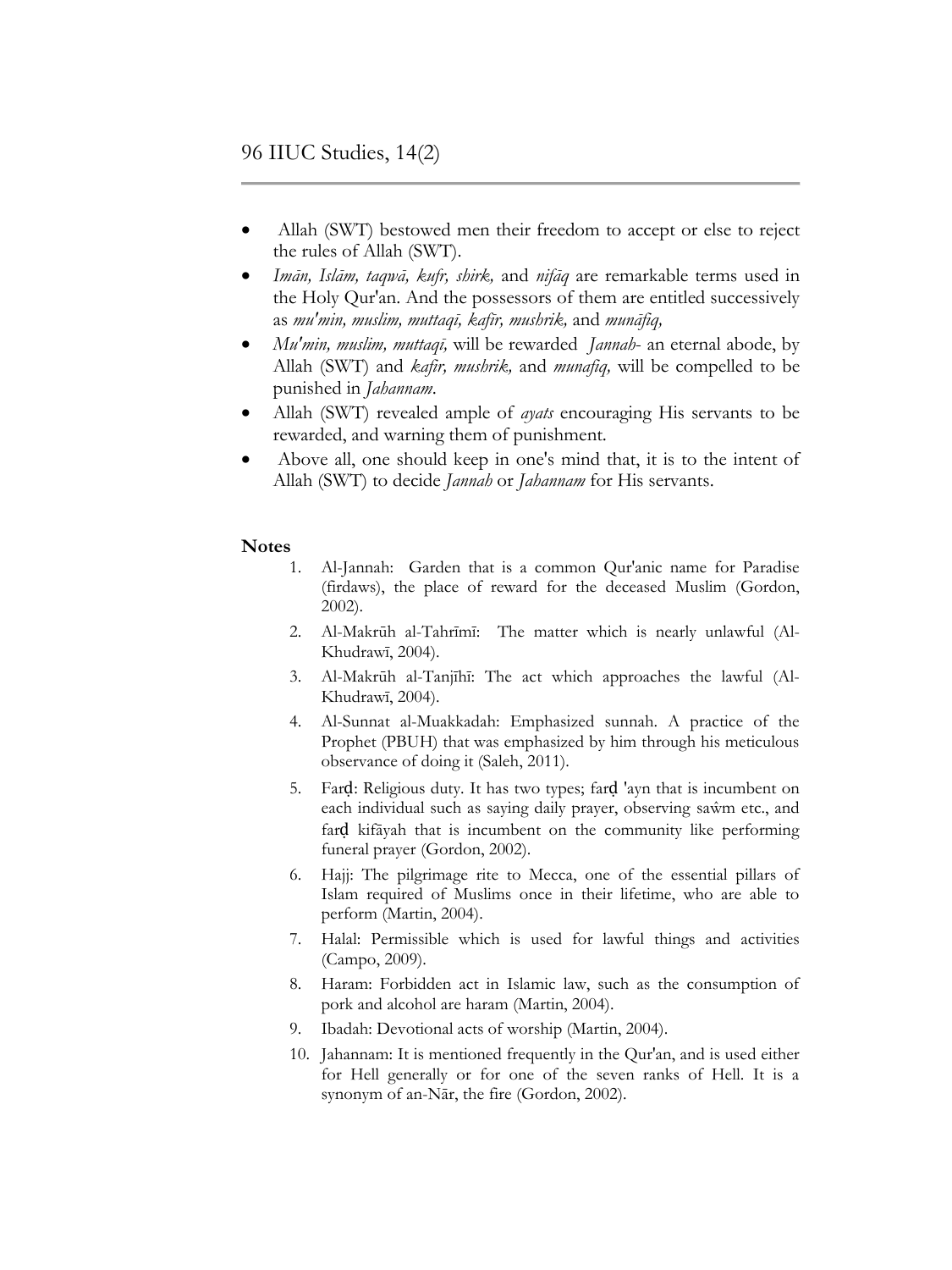- 11. Salat: It is one of the pillars of Muslim devotional life. Muslim pray five times a day (Martin, 2004).
- 12. Sawm: It means fasting. For Muslims a fast from sexual intercourse, food and liquids take place from daybreak to sunset (Safra, 2006).
- 13. Shari'ah: It means 'Islamic law". The Qur'an and the traditions of the Prophet (PBUH) are the basis for scholars and judges to determine Shari'a (Martin, 2004).
- 14. Wajib: It means an essential duty. In Islamic law it occupies the position after farḍ (Adamec, 2009).

#### **References**

- A Bureau of Scholars. (1421H.). *Kitābu Usūl al-Īman*. Medina, KSA: Maktabatu al-Malik Fahad.
- Adamec, L. W. (2009). *Historical Dictionary of Islam* (2nd ed.). Maryland, USA: The Scarecrow Press.
- Al-Baidawī, A. (1998). *Anwār al-Tanjīl, wa Asrār al-Tāwīl***.** Beirut, Lebanon: Dar Ehya al-Tourath al-Arabi.
- Al-Bastī, M. (1993). *Sahēh ibn Hibbān* (2nd ed.). Beirut, Lebanon: Muassassa al-Risalah.
- Al-Fawzān, S. (2002). *I'yānatul Mustafid bi-Sharhi Kitāb al-Tawhēd* (3rd ed.). Beirut, Lebanon: Muassassa al-Risalah.
- Al-Gajnawī, A. (1998). *Kitāb Usul al-Dēn* (1st ed.). Beirut, Lebanon: Darul Bashayr Al Islamia.
- Al-Hakmi, H. (1990). *Ma'ārij al-Qobul* (1st ed.)**.** Dammam, KSA: Daru Ibn al-Qayuum.
- Al-Humadī, M. (2002). *Al-Jam'u Bayna al-Sahihain* (2nd ed.). Beirut, Lebanon: Dar al-Nashar.
- Al-Īyji, A. A. R. (1997). *Kitāb al Mawāqif* (1st ed.). Beirut, Lebanon: Dar al Jayl.
- Al-Jazāirī, J. (2003). *Aisar al-Tafasir* (5th ed.). Medina, KSA: Maktaba al-Ulum wa al-Hikam.
- Al-Khudrawī, D. (2004). *Dictionary of Islamic Terms*. Beirut, Lebanon: Al-Yamamah.
- Al-Koda"ī, M. (1986). *Musnad As-shihāb* (2nd ed.). Beirut, Lebanon: Muassasa al-Risalah.
- Al-Lālkāē, H. (1402H). *Sharhī Usuli I'tiqādi Ahli al-Sunnah***.** Riyadh, KSA: Daru Tibah.